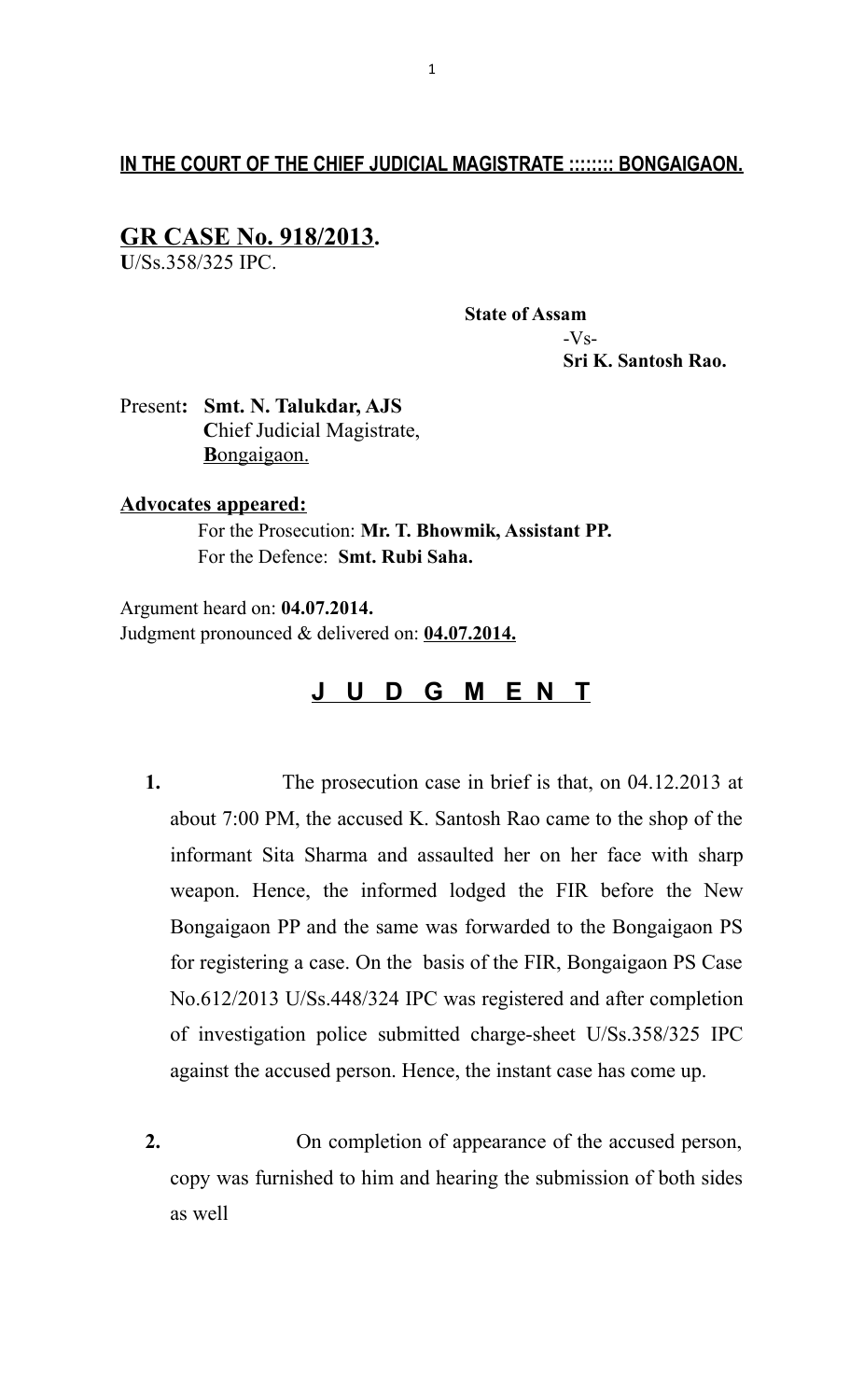as going through the case diary, prima-facie materials U/Ss.358/325 IPC having been found charges were framed U/Ss.358/325 IPC against the accused person. Ingredients of charges U/Ss.358/325 IPC were read over and explained to the accused person to which he pleaded not guilty and claimed to be tried.

2

**3.** During trial the prosecution has examined only 1(one) prosecution witness. The examination of the accused person U/S. 313 CrPC has been dispensed with as there is no incriminating evidence against the accused person. The defence has examined none.

### **4.** : **POINTS FOR DETERMINATION** :

- **(a) Whether on 04.12.2013 at about 7:00 PM at Hospital Colony, New Bongaigaon the accused person assaulted the informant Sita Sharma under grave and sudden provocation given by the informant and thereby committed the offence punishable U/S.358 IPC ?**
- **(b) Whether on 04.12.2013 at about 7:00 PM at Hospital Colony, New Bongaigaon the accused person voluntarily caused grievous hurt to the informant Sita Sharma and thereby committed the offence punishable U/S.325 IPC ?**

### **: DECISION AND REASONS THEREOF :**

**5.** The prosecution to prove the case has examined one witness. PW1 is the informant Smt. Sita Sharma. In her evidence, PW1 had deposed that on the date of occurrence at about 5:00 PM the accused came to the shop of PW1 in a drunken state. While PW1 was talking with the accused person she fell down and sustained injury on her cheek. Then, on misunderstanding PW1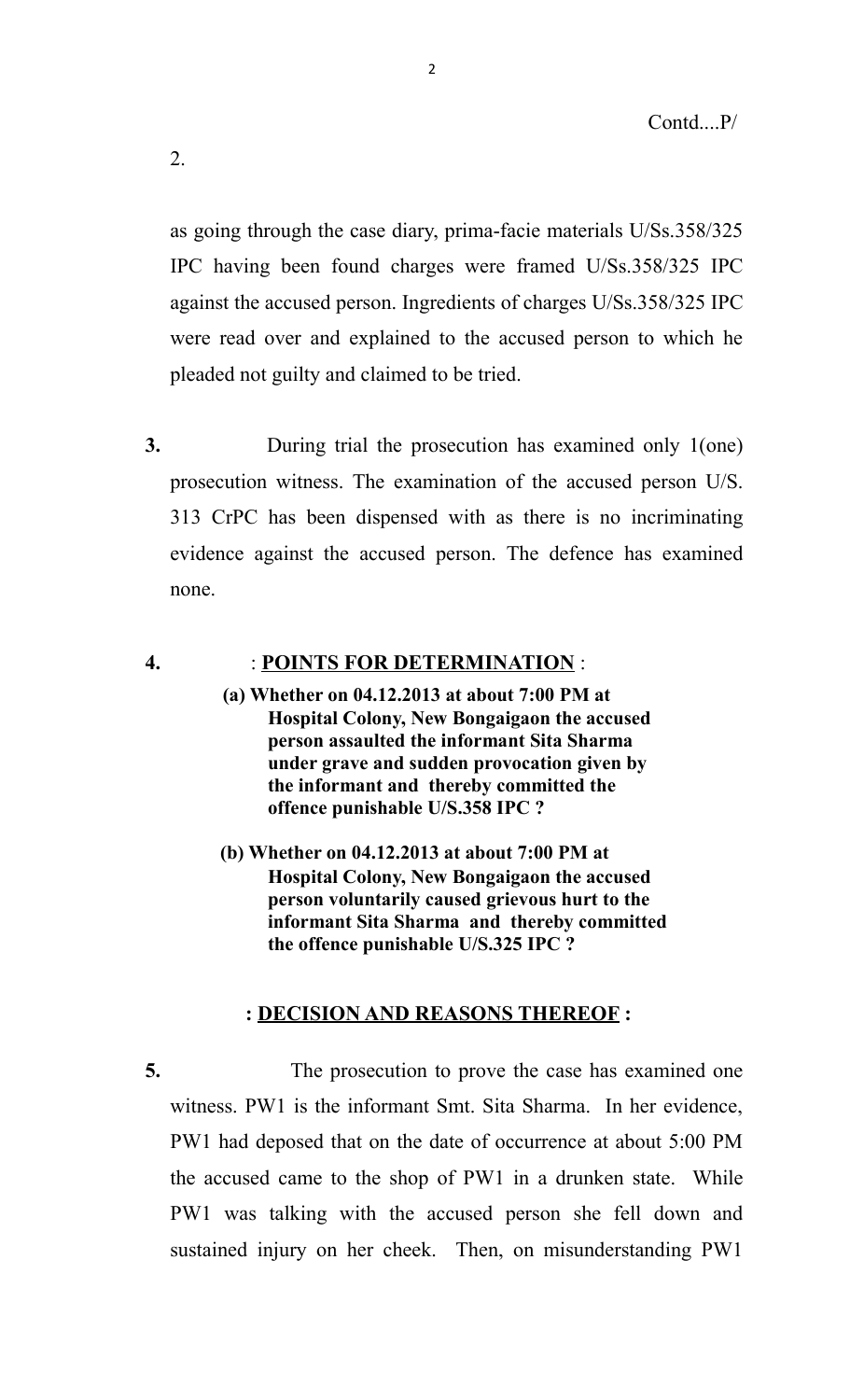lodged the FIR. Ext-1 is the FIR and Ext-1(1) is the signature of PW1.

Contd....P/

3.

 In cross-examination, PW1 had deposed that she has been maintaining a peaceful relationship with the accused person and she has no objection on acquittal of the accused person.

- **6.** I have carefully gone through the evidence on record and heard Ld. Counsels for both sides. It appears from the evidence on record that PW1, who is the informant and injured of the instant case, has not adduced any incriminating evidence against the accused K. Santosh Rao. She has clearly revealed that due to misunderstanding she lodged the FIR and she has no objection on acquittal of the accused. Hence, from the evidence on record, I find no ingredients of offence U/Ss. 358/325 IPC or any other offence against the accused. Hence, it appears that prosecution has failed to prove the case against the accused person.
- **7.** In the result, the accused K. Santosh Rao is found not guilty U/Ss.358/325 IPC and hereby acquitted from the charges under said sections and set him at liberty forthwith. The bail bond of the accused stands cancelled and the bailor is discharged from the bail bond liabilities. Accordingly, the case is disposed of on contest.
- **8.** The Judgment is given under my hand and seal of this Court on this  $4^{\text{th}}$  day of July, 2014.

 Sd/- *(Smt. N. Talukdar)*  **Chief Judicial Magistrate, BONGAIGAON.**